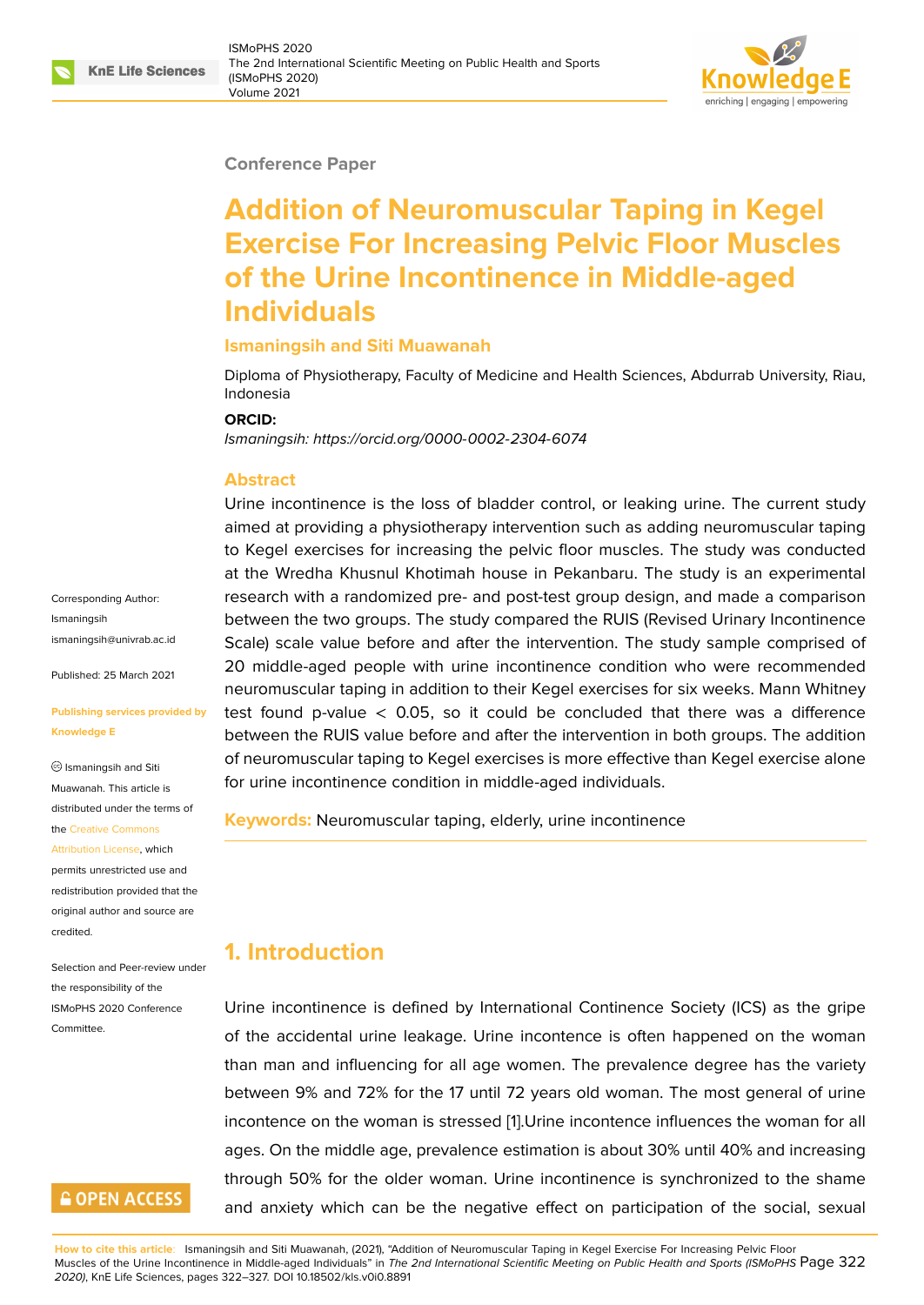intercourse, and pride [2].The Neuromuscular taping addition method on the Kegel exercise intervention is one intervention application in the skin accepts the variant stimulation types (Mechanic, thermal, and pain) which is known through the specific receptor activation (mec[ha](#page-4-1)noreceptors, and nociceptors). Mechanoreceptors responds the perpendicular increasing. (discmerkel) through the change in the mechanical which is applied and to the ways (meissner cells), to the mechanical deformation in the field which intersects to the skin surface (Ruffini's cells) to change the little movement (until 10 mms in the length), and variant in the very quick movement (reaching 400 Hz) (vater-pacini corpuscles). The proprioceptors as transducer, modified with stretching the muscle tendon and contraction, then there is the muscle length change where they sustain the nerve impulse which is transmitted to the backbone nerve or brain stem as long as the conductive nerve fibres highness [3]. Problem formulation as is the neuromuscular taping addition on the Kegel exercise intervention more increases pelvic floor muscle strength than given exercise Kegel intervention only on the middle age urine Incontinence. Purpose of the study was to pr[ov](#page-4-2)e the neuromuscular taping addition on the Kegel exercise intervention increased more on the basic floor muscle strength than only given the Kegel exercise intervention on the middle age urine Incontinence.

### **2. Material and Method**

The material that was used in this study were gymnastics/gym mat taping (neuromuscular taping), scissors, drawings, water, and stationery. This experimental study was conducted by using Randomized Pre and Post Test Two Group Design. They were comparing between treatments in two groups. Each group was according to 10 middle age elderlies with the urine incontinence. The first group treatment was given the Kegel exercise intervention and the second group treatment was given the neuromuscular taping addition on the Kegel exercise. The measurement was operated by using RUIS (Revised Urinary Incontinence Scale).

This study was conducted in "Khusnul Khotimah" nursing home, Pekanbaru for six weeks on August until September of 2020. Population of the research was elderly affordable population with criteria: 1). Woman elderly for middle age (45 until 59 years old), 2) elderly who has the urine incontinence, 3) respondent is aware and able to communicate actively, 4) drink as much as 6 until 10 glasses, 5) being ready to be the research subject from beginning until ending of the research with the agreement can fulfil informed consent, signing and re-collecting inform consent to the research. The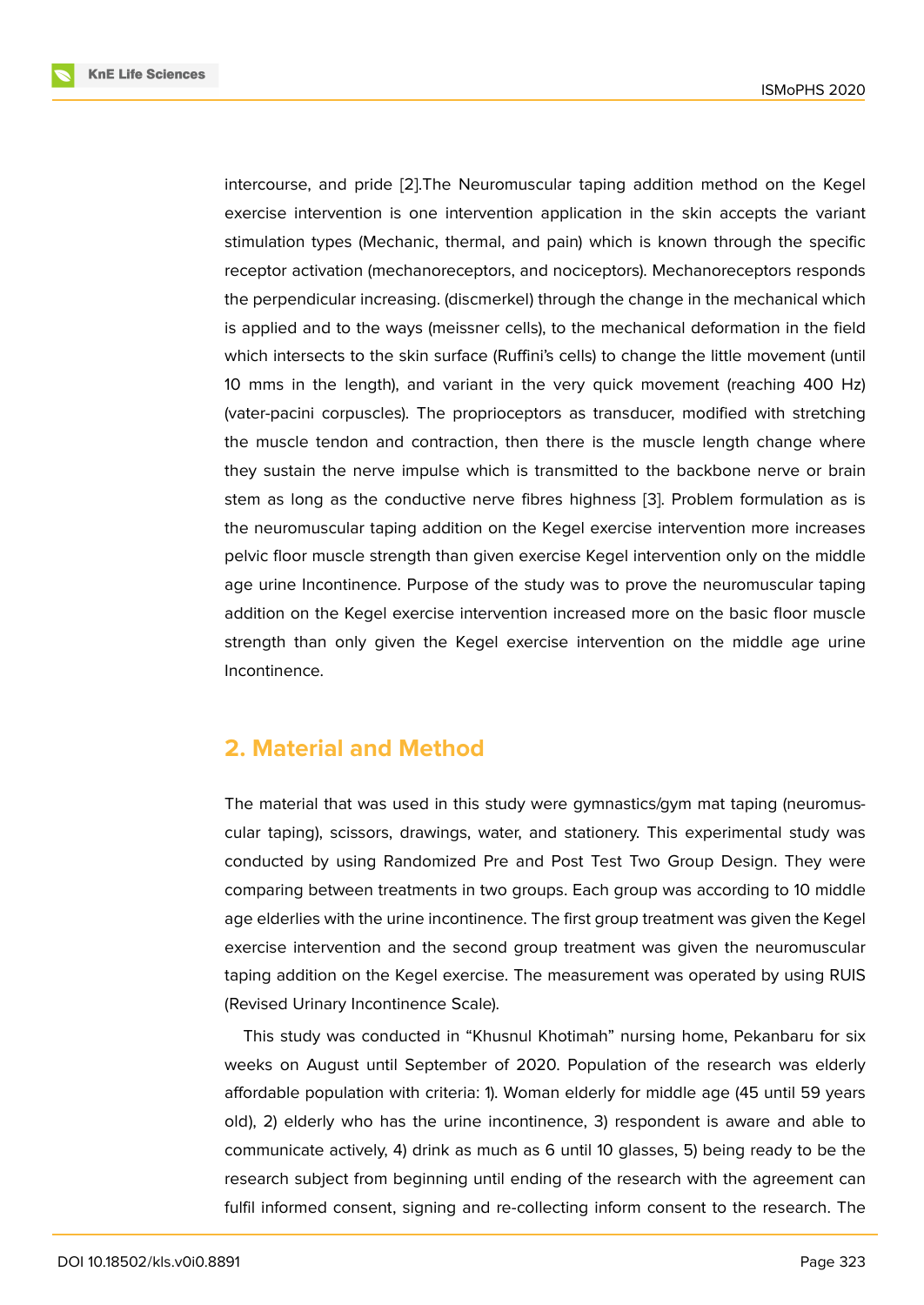

middle age elderly which fulfilled the inclusion and exclusion criteria. Then operated the sample taking with the simple random sampling technique was found as many as 20 people which were divided then to two groups and then sample in every group. The first group will get the single Kegel exercise intervention and the second group will get the neuromuscular taping addition on the Kegel exercise intervention.

Descriptive statistic to analyse the research subject characteristic is synchronized by age, length, weight, sample distribution according to RUIS of which data is taken on the assessment and first measurement or early test. The data comparison test on two treatment groups before using the independent T Test, and found the p-value is > 0.05, then the data is called with comparable. Hypothesis and or data different test through the post-test value after the treatment from two treatment groups is addition of neuromuscular taping to the Kegel exercise intervention and only giving Kegel exercise alone aims to compare the average result of the decline in the value of the RUIS scale from after intervention of the middle age elderly or treatment in each of these group because the data doesn't distribute normally then using Mann- Whitney U test.

#### **3. Results**

The characteristics of the subjects was presented in the Table 1.

| Age (yr) |             |                 | <b>Treatment group I Treatment group II</b> |          | <b>Total</b> |     |
|----------|-------------|-----------------|---------------------------------------------|----------|--------------|-----|
|          | $\mathbf n$ | (%)             | $\mathbf n$                                 | (%)      | $\mathbf n$  | (%) |
| 56       |             | 10 <sup>°</sup> | $\circ$                                     | $\Omega$ | 1            | 5   |
| 57       | $\Omega$    | $\Omega$        | 1                                           | 10       | 1            | 5   |
| 58       | 0           | $\Omega$        | 2                                           | 20       | 2            | 10  |
| 59       | 9           | 90              | 7                                           | 70       | 16           | 80  |
| Amount   | 10          | 100             | 10                                          | 100      | 20           | 100 |

TABLE 1: Subject characteristics.

Source: Author's own work.

Based on the Table 1, majority of the subjects were 59 years old.

| TABLE 2: Score of RUIS scale before and after training. |  |
|---------------------------------------------------------|--|
|---------------------------------------------------------|--|

| Data Group    | <b>Normality with Shapiro--Wilk test</b> |                          |                           |         |  |  |  |  |
|---------------|------------------------------------------|--------------------------|---------------------------|---------|--|--|--|--|
|               |                                          | <b>Treatment group I</b> | <b>Treatment group II</b> |         |  |  |  |  |
|               | Mean $\pm$ SD                            | P-value                  | Mean $\pm$ SD             | P-value |  |  |  |  |
| <b>Before</b> | $10.70 + 1.05$                           | 0.11                     | $10.90 + 1.10$            | 0.067   |  |  |  |  |
| After         | 7.30 $\pm$ 0.82                          | 0.01                     | $5.10 \pm 0.88$           | 0.017   |  |  |  |  |

Source: Author's own work.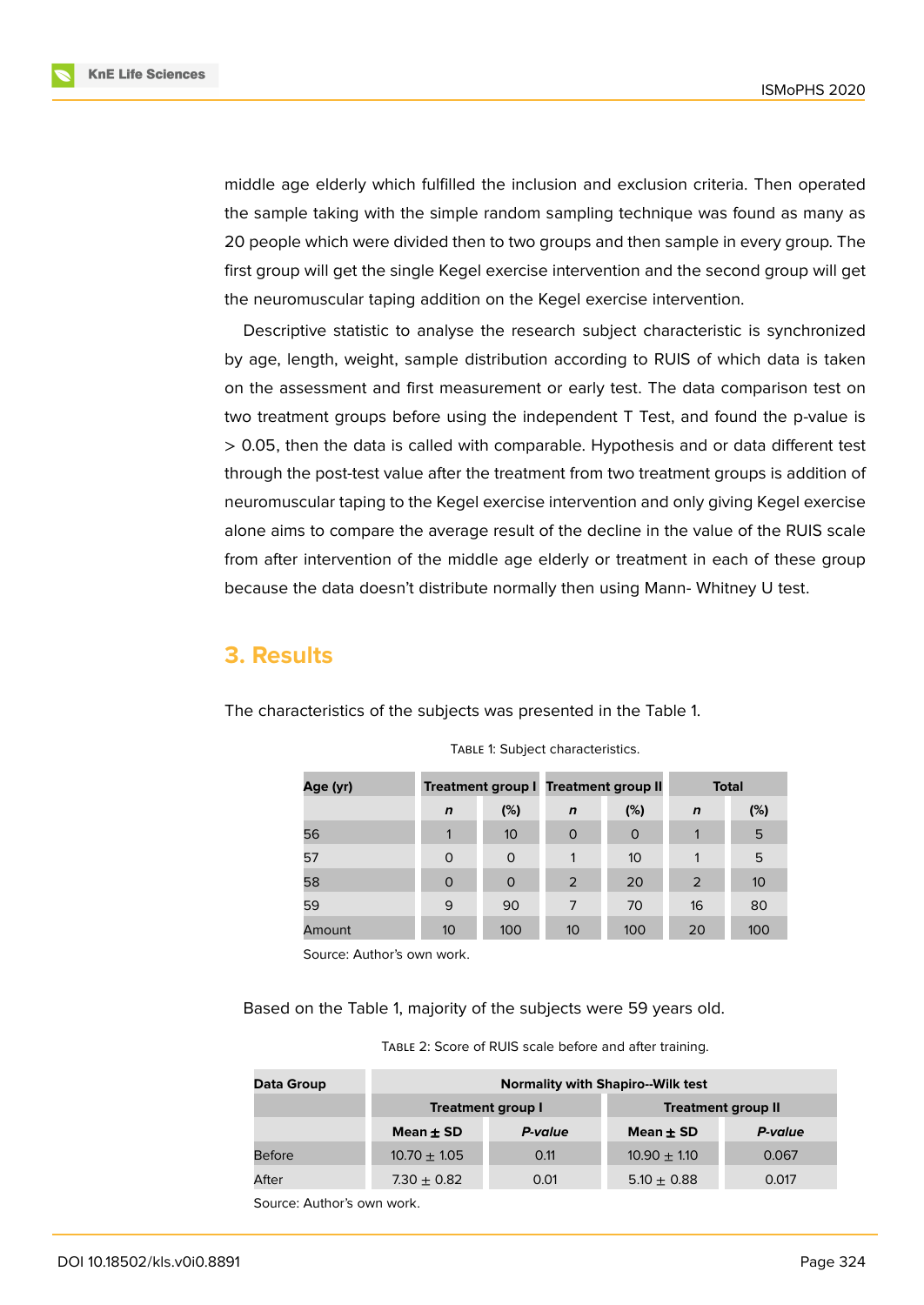Table 2 above shows a significant decrease in the value of the RUIS scale. from the result of normality test with the Sapiro–Wilk test before and after training treatment group I it is known that the values of p>0.05 means that the data is normally distributed while in the treatment group II the values before treatment is known p value  $> 0.05$  which means the data is not normally distributed. The mean value before giving neuromuscular taping and Kegel exercise in treatment group I obtained a mean value of  $10.70 \pm 1.05$ and the mean value after giving neuromuscular taping and Kegel exercise in treatment group I obtained a mean values of  $7.30\pm0.82$ . in the treatment group II before the Kegel exercise, the mean value was  $5.10\pm0.88$  which means that there was a difference in the decrease in the values of the RUIS scale in group I that was more decreased than that in group II. Resulting in a decrease in the RUIS scale with the criteria for moderate urinary incontinence to mild urinary incontinence.

### **4. Discussion**

Based on the hypothesis test by using different test of two averages with Mann Whitney U Test was found value  $p = 0,000$  ( $p < 0,05$ ) with meaning that there was the significant difference with average of the RUIS scale on the Kegel exercise intervention and the neuromuscular taping addition. This showed that the neuromuscular taping addition is better than intervention only giving the single Kegel exercise giving in reducing the urine insentience degree on the middle age elderly. *Neuromuscular Taping* (NMT) is the specific application from the elastic adhesive tape in the skin surface with the eccentric stimulation technique outcomes the decompression and dilatation on the closed area which is used to therapeutic purpose in the rehabilitee, NMT was applied to use the designed protocol to reduce the body's liquidity blockage, increasing the blood vessel circulation and lymph gland, repairing the network homeostasis, reducing the inflammation and pain receptor hypersensitive. NMT can also affect on the muscle and mechanic conditioning from headband and 4 receptors, thus changing the muscle working, and affective influents the posture [4]. It is needed for the new method for healing the conservative to overcome stress on the urine incontinence on the woman. In this research adds the intervention such as the mechanic signal which is given together to Kegel exercise to reduce the urine leaks n[um](#page-5-0)ber after four and six weeks in giving the intervention. Every exercise session is according to 15 contractions of the floor basic muscle maximal as long as 5 seconds [5].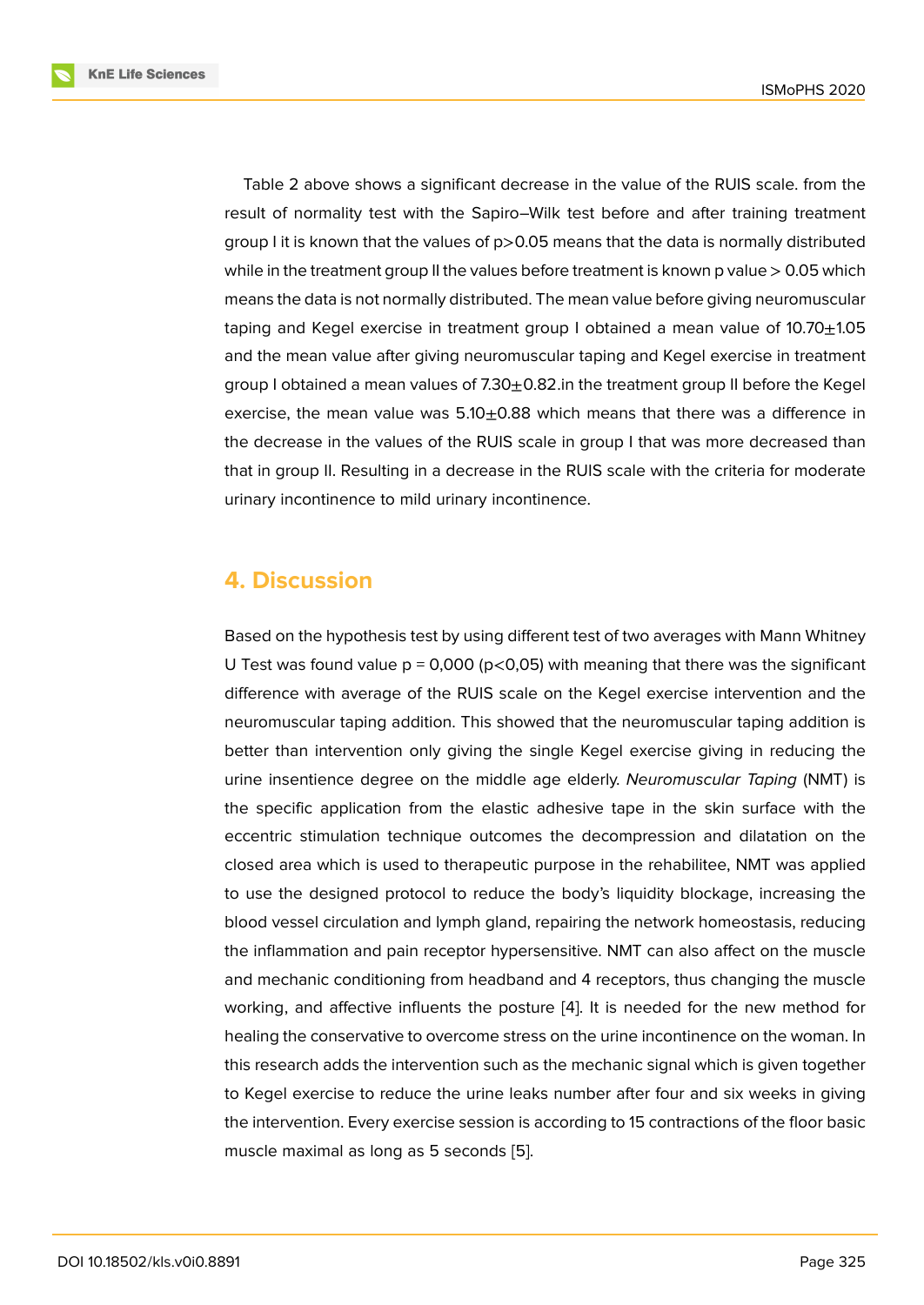

### **5. Conclusion**

The test analyse outcome is different to use Mann-Whitney was found outcome of the p value = 0,000 which is  $< 0.05$  so it could be concluded that there was the difference between RUIS value after intervention on the each groups.in the treatment group I obtained a mean value before  $10.70 \pm 1.05$  to a mean value of 7.30 $\pm$ 0.82.in the treatment group II before obtaining a mean value of  $10.90\pm1.1$  and a mean value after  $5.10\pm0.88$ , which means that there is a difference in the decrease in the RUIS scale with the criteria of moderate urinary incontinence being mild urinary incontinence.it can be concluded that the addition of neuromuscular taping to Kegel exercises is more effective than Kegel exercise alone interventions in the condition of urine incontinence in middle age elderly.

### **Acknowledgement**

We would like to express our deepest gratitude to DIKTI which has provided financial assistance to researchers so that this research was carried out and also to Abdurrab University Institute for Research and Community Service which has provided support for this research program.

## **Conflict of Interest**

The authors state that there is no conflict of interest.

### **References**

- <span id="page-4-0"></span>[1] Kari, B.,et al. (2017). An International Urogynecological Association (IUGA)/International Continence Society (ICS) Joint Report on the Terminology for the Conservative and Non-Pharmacological Management of Female Pelvic Floor Dysfunction. *International Urogynecology Journal*, vol. 28, issue 2, pp. 191-213.
- <span id="page-4-1"></span>[2] Danfort, K. N., et al. (2006). Risk Factor for Urinary Incontinence among Middle-Aged Woman. *American Journal of Obstetrics and Gynecology*, vol. 194, issue 2, pp. 339-45.
- <span id="page-4-2"></span>[3] Blow, D. (2012). Neuromuscular Taping from Theory to Practice. Milan: Edi-Ermes Medical Publisher.